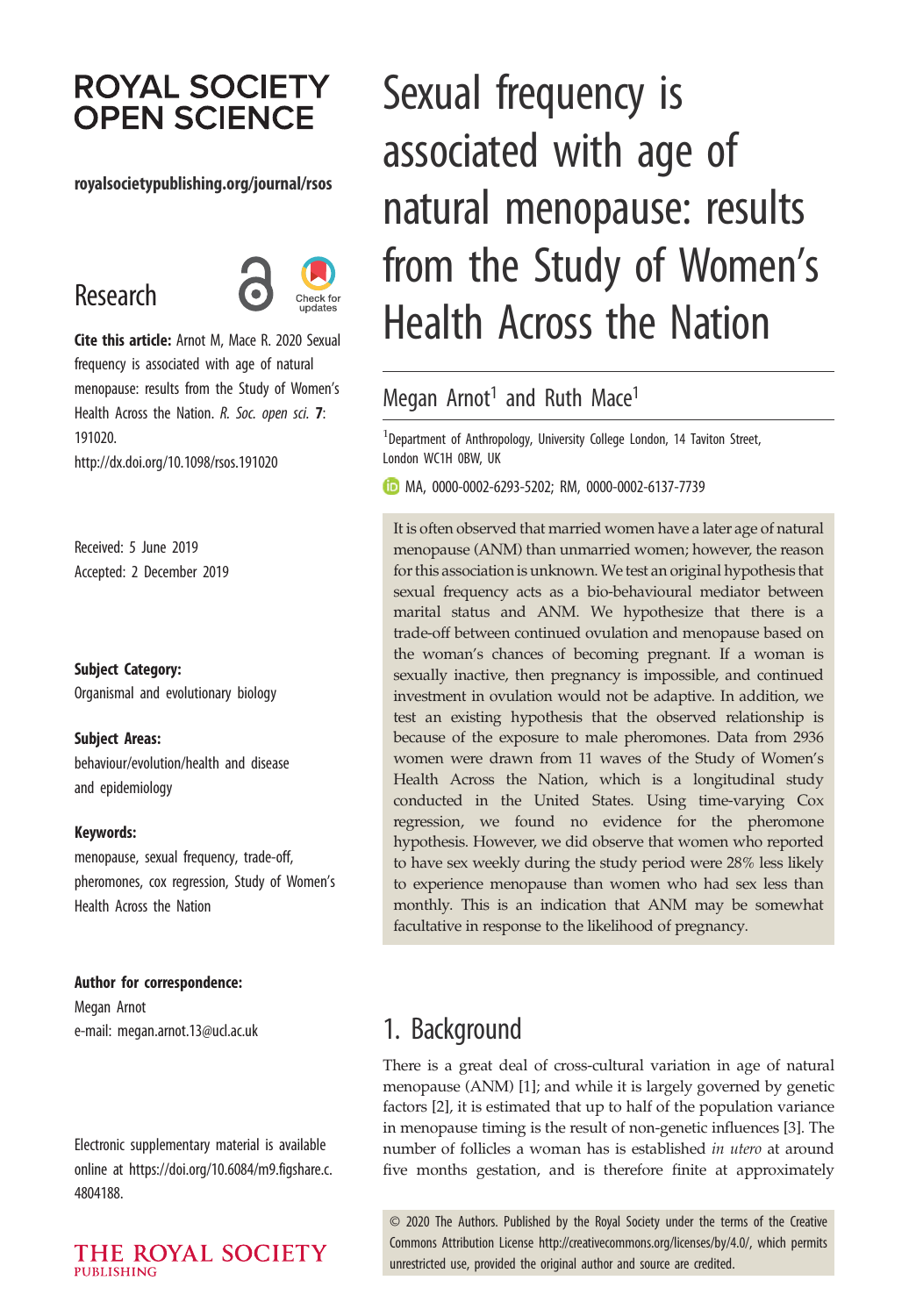seven million [[4](#page-8-0)]. By the time a woman reaches puberty, this number has already declined to approximately 400 000 [\[5\]](#page-8-0), with menopause occurring once the ovarian reserve has dropped to below 1000 [\[6\]](#page-8-0). While integrally a biological process, a number of behavioural and lifestyle factors have been found to associate with ANM, including smoking habits [\[7](#page-8-0)–[20](#page-8-0)] and educational attainment (which is used as an indicator of socioeconomic status) [\[9](#page-8-0)–[11\]](#page-8-0).

One puzzling association reported in epidemiological literature is the relationship between marital status and menopause timing, in which married women attain menopause later than never married or divorced women [[7](#page-8-0),[8,12](#page-8-0),[14,21](#page-8-0)–[23](#page-8-0)], but there is little understanding of the pathway connecting the two. One existing hypothesis postulates that the relationship between ANM and marital status is the result of male–female cohabitation [[7](#page-8-0)]. This is based on the idea that increased exposure to male pheromones (as a result of being married, and therefore cohabiting) may increase the likelihood of having a regular menstrual cycle [\[24](#page-8-0)], with regular menstrual cycles having been observed to delay the menopause [[25\]](#page-8-0). As an alternative, we propose an adaptive explanation based on an energetic trade-off. As married people typically have sex more often than those who are uncoupled [\[26,27](#page-8-0)], we suggest that the observed relationship between marital status and ANM may be capturing the effect of sexual frequency during the pre- and peri-menopause on menopause timing. Ovulation can be seen as a costly process, both in terms of energetics and owing to its impairing effect on the immune system [[28,](#page-8-0)[29](#page-9-0)]. As a result, should a woman be having little or infrequent sex when approaching midlife, then the body will not be receiving the physical cues of a possible pregnancy, and it may therefore not be adaptive to invest resources into continued ovulation. Rather, it would be better from a fitness-maximizing perspective for the woman to cease fertility and invest energy into any existing kin she has [[30](#page-9-0)–[32](#page-9-0)]. Conversely, if the woman is still engaging in sex regularly, then it may be adaptive for her to continue ovulating for slightly longer, allowing her to increase her direct fitness.

### 1.1. Aims and hypotheses

Currently, there is no clear reason why married women experience a later menopause, and we propose a functional reason for this relationship. Here, we test the two following hypotheses:

- (i) H1: increased sexual frequency lowers the risk of entering menopause; and
- (ii) H2: exposure to male pheromones delays menopause.

We acknowledge that this study is largely correlative, but nonetheless, if positive results are found in favour of H1, then we would suggest that menopause timing could be facultative and that the withinand between-population differences in ANM are somewhat adaptive.

# 2. Material and methods

### 2.1. Study sample

Data from 2936 women were drawn from the Study of Women's Health Across the Nation (SWAN), which is an on-going community-based, multi-site, longitudinal cohort study currently being carried out in the United States of America, specifically designed to collect data on the biological and psychosocial changes that occur alongside the menopause. Despite being a community-based sample, SWAN is thought to be the largest, most diverse and most representative study currently available to research aspects of the menopausal transition [\[33\]](#page-9-0). Criteria to be part of the baseline cohort (recruited in 1996/1997) included being aged between 42 and 52, having an intact uterus, at least one ovary, not being pregnant, having experienced a menstrual cycle within the past three months, and self-identifying as one of the five prespecified racial/ethnic groups (African-American, Chinese or Chinese American, Japanese or Japanese American, non-Hispanic Caucasian or Caucasian) [\[34\]](#page-9-0). The current analysis uses data from the baseline interview and 10 follow-up visits (1996–2007), which are publicly available online [[35](#page-9-0)–[46](#page-9-0)].

### 2.2. Variables

#### 2.2.1. Age of menopause

Menopause timing was the primary variable of interest within the study. Biomedically, a woman is defined as having experienced menopause once she has experienced 12 months of amenorrhoea in the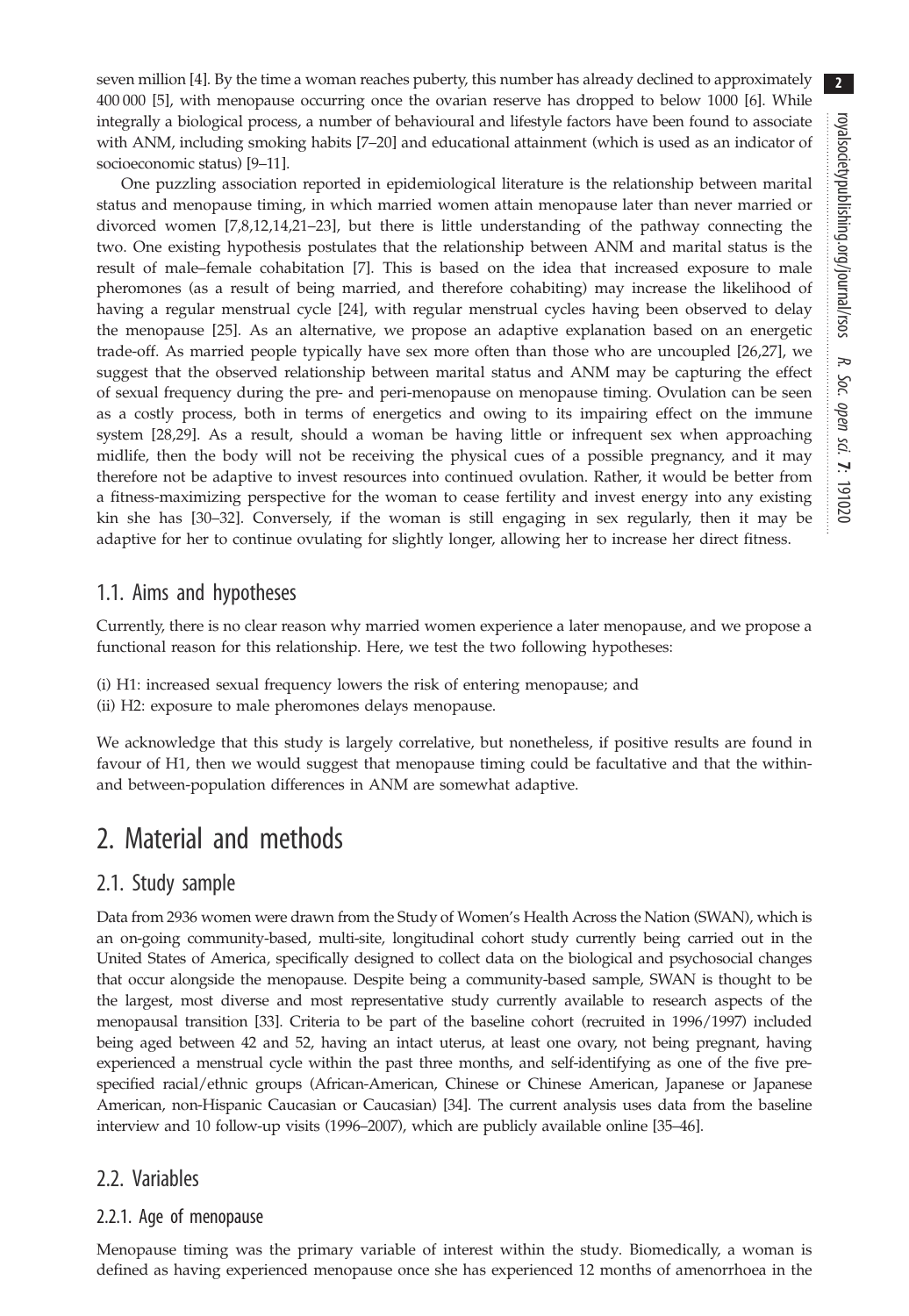absence of external influence over menstruation (e.g. breastfeeding, hormonal contraceptives) [\[47](#page-9-0)]. SWAN provides an existing derived variable that conforms to this definition, and this was used to code women as having experienced menopause, not entered menopause (e.g. still menstruating, perimenopausal), or ceased menstruation for another reason (e.g. hysterectomy).

#### 2.2.2. Sexual frequency

To test the first hypothesis, we looked at ANM in relation to sexual frequency. A time-varying 'sex index' was derived from the woman's responses to questions about her sex habits, which included:

- (i) 'during the past 6 months, have you engaged in sexual activities with a partner?' (yes; no);
- (ii) 'during the past 6 months, how often, on average, have you engaged in each of the following activities: sexual touching or caressing; oral sex; sexual intercourse?' (not at all; once or twice a month; about once a week; more than once a week; daily); and
- (iii) 'on average, in the last 6 months, how often have you engaged in masturbation (self-stimulation)?' (not at all; less than once a month; once or twice a month; about once a week; more than once a week; daily).

For each woman, the maximum amount of sexual activity from any of the aforementioned questions was taken as being her sexual frequency. For example, if a woman reported having intercourse 'once or twice a month', but oral sex 'daily', 'daily' was recorded as her sex index. Sexual activity other than intercourse was used to create the sex index as the hypothesis is predicting that cues from sex will result in a trade-off, and the underlying mechanism of sexual touching, oral sex and masturbation could all signal possible pregnancy to the body. Owing to the small amount of responses in some of the categories they were aggregated into three new categories, with 'less than monthly' comprising of women who reported to not have had any sex in the past six months, as well as those who responded 'not at all' or 'less than once a month' within the sexual activities questions. 'Monthly' sex was used to code women who have engaged in any form of sexual activity 'once or twice a month'; and 'weekly' if a women reports engaging in any form of sexual activity 'about once a week', 'more than once a week' or 'daily'.

#### 2.2.3. Male pheromones

As there is no direct measure of male pheromone exposure, we use male household presence as a proxy of male pheromones. Three variables were derived from SWANs questions regarding household composition. Firstly, a binary variable was created based on whether the respondent reported living with a romantic male partner, such as a husband, boyfriend, fiancé or similar. A second binary variable was made which then coded whether the woman lived with any male (e.g. husband, son, male friend), and this was also included as a continuous variable that counted the number of males living in the house.

#### 2.2.4. Covariates

Marital status was included as a covariate when looking at the relationship between sexual frequency and ANM, based on previous literature isolating it as being associated with menopause timing. It was not included when testing the pheromone hypothesis owing to the high degree of collinearity with male household presence. To create this variable, women's responses to questions regarding their relationship status and living arrangements were used, with women subsequently being coded as 'divorced, separated or single', 'married or in a relationship', or 'widowed'.

Additional variables were selected based on existing research looking at what influences ANM. Timevarying covariates included the woman's smoking habits (never smoked; ever smoked) [\[7](#page-8-0)–[20](#page-8-0)] and body mass index (BMI) [\[10,11,14,16,17](#page-8-0),[19](#page-8-0)–[21](#page-8-0)[,48,49\]](#page-9-0). Race (self-identified as black or African American; Chinese; Japanese; non-Hispanic Caucasian; Hispanic) [\[12](#page-8-0)–[14,18](#page-8-0)[,50](#page-9-0)], educational attainment (less than high school education; high school education; some college/technical school; college degree; post-graduate education) [\[9](#page-8-0)–[12,14,18](#page-8-0)–[22](#page-8-0)[,48\]](#page-9-0), parity [\[7,9](#page-8-0)–[12,14](#page-8-0),[15,18](#page-8-0)–[22](#page-8-0)[,48,51,52](#page-9-0)] and age of menarche [[9,10,17,19,20,](#page-8-0)[51](#page-9-0),[53](#page-9-0)] were also included as time-invariant covariates. Serum oestradiol levels and a measure of self-perceived overall health were also included as time-varying covariates to adjust for the health and hormonal changes that occur throughout the menopausal transition, which can also affect a woman's likelihood and desire to engage in sex [[54](#page-9-0)]. Furthermore, oestradiol plays a role in the mechanism of releasing eggs and also has a bidirectional role relationship with sexual frequency, as oestradiol levels have also been found to influence the sex drive, and sexual interactions themselves can increase oestradiol levels [\[55,56](#page-9-0)].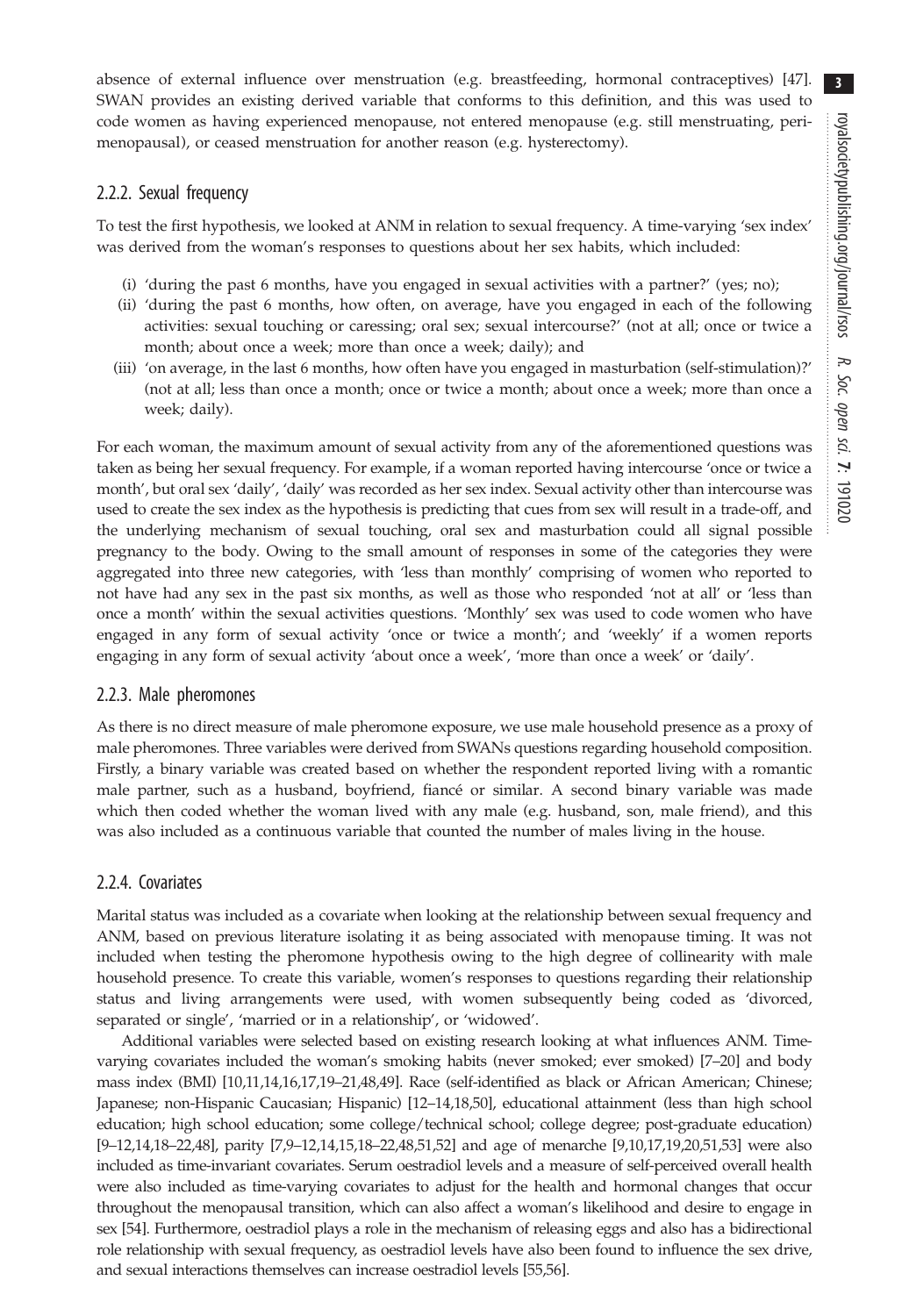4

### 2.3. Analyses

Time-varying Cox proportional hazards modelling was used to conduct an event history analysis, which is a powerful method of regression modelling that allows the isolation of precise effects over the risk of an event (i.e. the menopause) happening [[57\]](#page-9-0). Unlike standard regression models, it is able to deal with time-series and censored data and produces a hazard ratio (HR), which is a measure of the risk of the event happening. The age of the participant was used as the time-scale in the models, rather than time since first interview [[58\]](#page-9-0). Analyses were carried out in R (version 3.5.3) [[59\]](#page-9-0) using the packages survival [\[60](#page-9-0)], and survminer [[61\]](#page-9-0).

### 2.4. Model selection

A base candidate model was created which included all the aforementioned covariates (oestradiol, education, BMI, race, smoking habits, parity, age of menarche, overall health, age at first interview), with the variables of interest being subsequently added to the models (see below, models  $b-g$ ). We use the Akaike information criterion (AIC) to compare model fit, in which the model with the lowest AIC value best fits the data. The models were then weighted based on how much their AIC value increased compared to the best fitting model, with a decrease in AIC value of two or greater implying a better model fit [[62\]](#page-9-0). Sexual frequency and marital status are not included in models with household composition owing to the high degree of collinearity. Similarly, the pheromone variables are all used in separate models as each of them capture similar information about household composition. The following candidate models were compared to test H1:

a, base;

- $b$ , base + marital status;
- $c$ , base + sexual frequency;
- $d$ , base + sexual frequency + marital status;

and the models listed below compared to test H2:

a, base;

- $e$ , base + whether the woman lives with a male partner;
- $f$ , base + whether the woman lives with a male;
- $g$ , base + total number of males living in household.

# 3. Results

### 3.1. Descriptive statistics

Mean age at first interview was 45.88 (standard deviation (s.d.): 2.70). Owing to the requirements to be part of SWAN, no one had yet entered the menopause, but 46% were in early peri-menopause, and 54% were pre-menopausal. Across the 10 years of follow-up interviews used within this study, 1324 (45%) of the 2936 women experienced a natural menopause at an average age of 52 (s.d.: 2.59).

At the entry to the study, most women were either married or in a relationship (78%), and 68% of women lived with their partner. The most frequent pattern of sexual activity was weekly (64%), and there was a wide range of oestradiol readings, with an average level of 55.05 pg/mL (interquartile range (IQR): 33–89). Non-Hispanic Caucasian women were most represented within the sample as 48% of women identified as being such, in addition to the majority of women being educated to above a high school level (some college/technical school: 32%, college degree: 20%, post-graduate education: 23%). The median BMI was 27 (IQR: 23–32), with 59% being overweight or obese, and most women reported to having never smoked regularly (57%). Women on average had two children (s.d.: 1.42) and experienced menarche at the age of 13 (s.d.: 1.67). We present full descriptive statistics of the baseline cohort in the electronic supplementary material, table S1.

# 3.2. Hypothesis 1: increased sexual frequency lowers the risk of entering menopause

Unadjusted Cox models testing the relationship between ANM and sexual frequency suggest that women who have more frequent sex during the pre- and peri-menopause have a lower risk of entering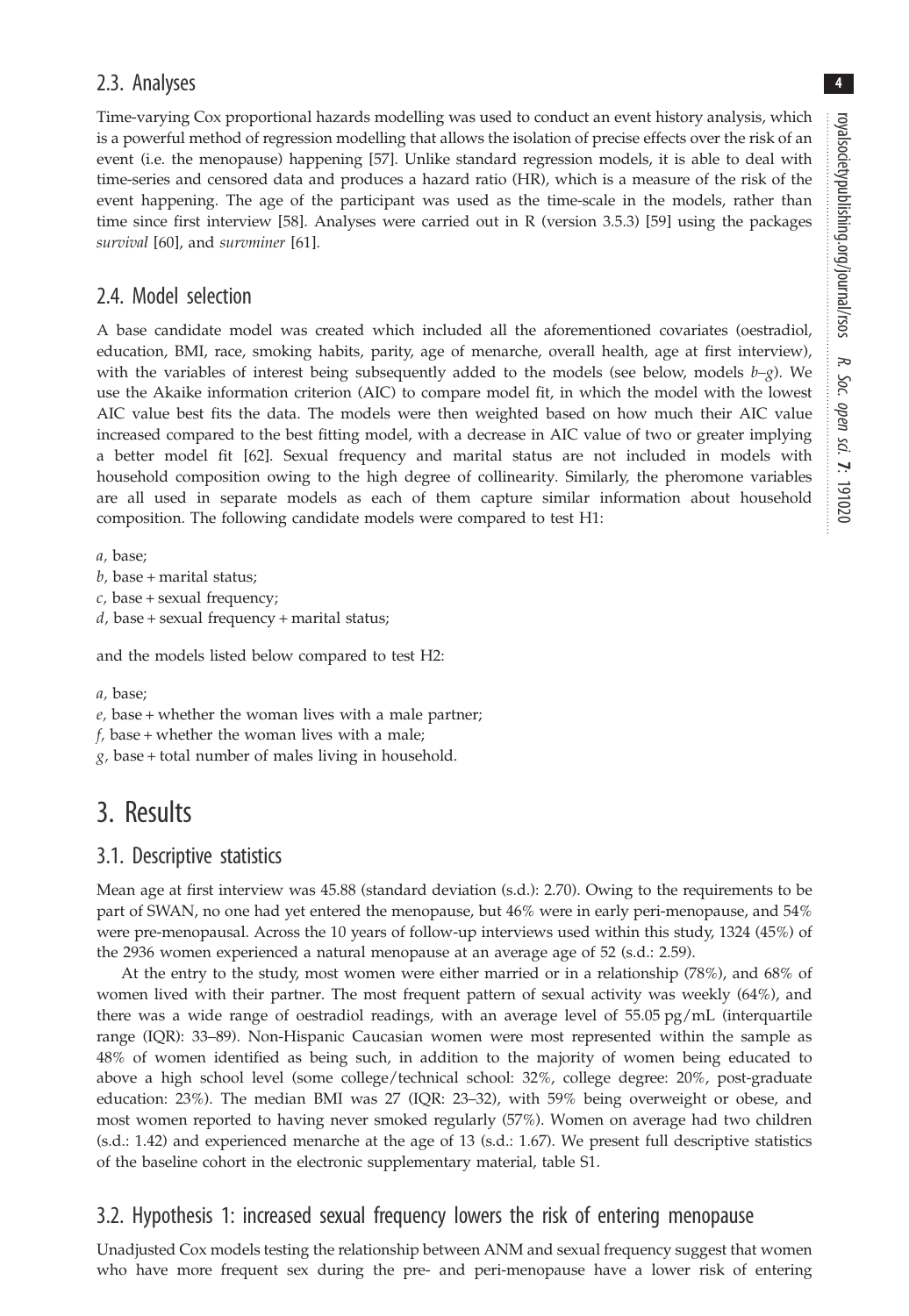

Figure 1. Survival curves for age at natural menopause by sexual frequency; Kaplan–Meier estimates.

menopause, with women engaging in sexual activity weekly being at the lowest risk (HR: 0.74, 95% confidence interval (CI): 0.65–0.84) (see the electronic supplementary material, table S2 and figure 1). The observation that married women enter menopause later was not replicated in this study, as unadjusted models indicted that marital status had no impact on the risk of entering menopause (married/in a relationship HR: 0.95, 95% CI: 0.84–1.08; widowed HR: 1.13, 95% CI: 0.83–1.54). Following full adjustment in model d the relationship between sexual frequency and ANM was maintained (sex monthly HR: 0.81, 95% CI: 0.69–0.95; sex weekly HR: 0.72, 95% CI: 0.62–0.83); however, there is now a suggestion that married women have an increased risk of entering menopause (HR: 1.19, 95% CI: 1.02–1.38) (electronic supplementary material, table S3).

### 3.3. Hypothesis 2: exposure to male pheromones delays age of natural menopause

To test whether exposure to male pheromones delay ANM, we looked at male–female cohabitation as a proxy. In line with the previous relationship found between marital status and ANM, prior to adjustment, living with a male partner was not associated with ANM (HR: 0.95, 95% CI: 0.85–1.06), with similar results being found following adjustment in model  $e$  (HR: 1.03, 95% CI: 0.91–1.16). Furthermore, simply having a male in the household also appears to have no relationship with ANM, regardless of whether this was modelled as looking at whether a male was present in the household or not (model f HR: 1.10, 95% CI: 0.95–1.27), or if it looked at the number of males in the household (model  $g$  HR: 1.03, 95% CI: 0.97–1.09) (electronic supplementary material, tables S2 and S3).

### 3.4. Model selection

We present model selection results in [table 1.](#page-5-0) In support of previous results suggesting that male pheromones have no influence over ANM, when comparing models  $a$ ,  $e$ ,  $f$  and  $g$ , the base model  $a$ which included none of the household composition variables was found to best fit the data.

When comparing all models  $a-g$  and just the models testing the sexual frequency hypothesis  $a-d$ , models  $c$  and  $d$  were found to best fit the data, both of which include sexual frequency, adding further support to the notion that ANM is associated with sexual frequency. Results from the best model *d*, are presented in [figure 2,](#page-6-0) where it can be seen that sexual frequency has a near-linear relationship with ANM, with increased sexual frequency lowering the risk of entering menopause, even when controlling for marital status, oestradiol levels, overall health and other aforementioned covariates.

# 4. Discussion

While women often stop reproducing many years prior to the menopause [\[63](#page-9-0)], the permanent reproductive cessation resulting from the menopause means a woman is no longer physically able to increase her direct fitness. Many lifestyle factors have been found to associate with ANM, and these are seldom discussed from an evolutionary perspective. Here, we have focused specifically on the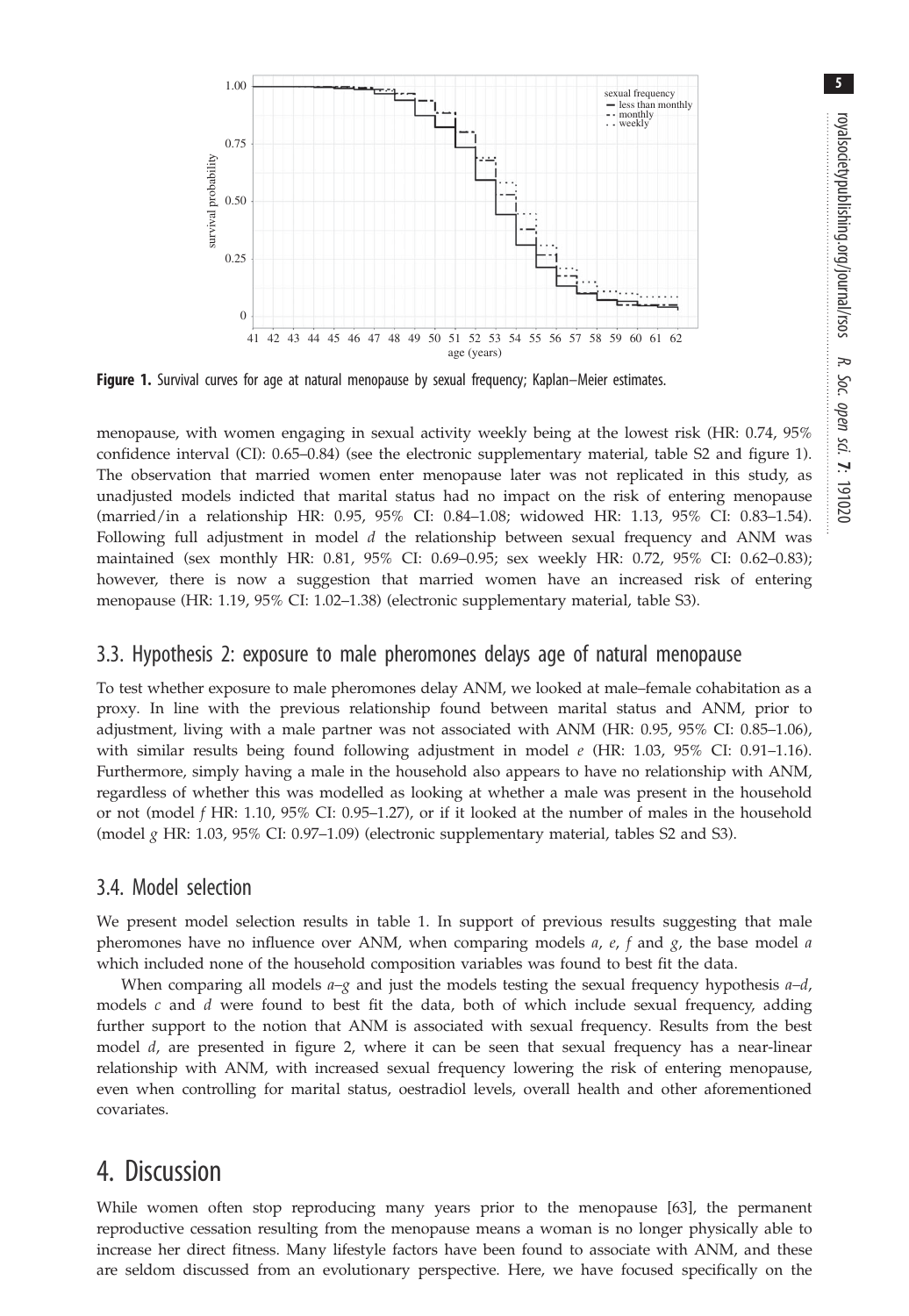<span id="page-5-0"></span>Table 1. Model selection. (Base model comprises of oestradiol, education, race/ethnicity, body mass index, smoking habits, age of menarche, overall health and age of first interview. MS, marital status; SF, sexual<br>frequenc frequency; MP, lives with a male partner; M, lives with a male; TM, total number of males in household. K, number of parameters; AIC, Akaike information criterion; wi, model probability. Best fitting model(s) in Table 1. Model selection. (Base model comprises of oestradiol, education, race/ethnicity, body mass index, smoking habits, age of menarche, overall health and age of first interview. MS, marital status; SF, sexual italics. ( $n = 2936$ ,  $n$  events  $= 1324$ ).)

|                                                                                                                                                                                                                                                                                                                                                                                                                                                                                         |   | all models     |                         |                                 | hypothesis 1 (models $a-d$ ) |                                                                                                                                                                                                                                                                                                                                                                                                                                                                                                |           | hypothesis 2 (models $a, e-g$ ) |                       |                          |
|-----------------------------------------------------------------------------------------------------------------------------------------------------------------------------------------------------------------------------------------------------------------------------------------------------------------------------------------------------------------------------------------------------------------------------------------------------------------------------------------|---|----------------|-------------------------|---------------------------------|------------------------------|------------------------------------------------------------------------------------------------------------------------------------------------------------------------------------------------------------------------------------------------------------------------------------------------------------------------------------------------------------------------------------------------------------------------------------------------------------------------------------------------|-----------|---------------------------------|-----------------------|--------------------------|
|                                                                                                                                                                                                                                                                                                                                                                                                                                                                                         |   |                | <b>AIC</b>              |                                 |                              | <b>ANC</b>                                                                                                                                                                                                                                                                                                                                                                                                                                                                                     |           |                                 | <b>NK</b>             |                          |
| a, base                                                                                                                                                                                                                                                                                                                                                                                                                                                                                 |   | 17 399.57      | 11.4                    | 0.00                            | 17 399.57                    | 11.40                                                                                                                                                                                                                                                                                                                                                                                                                                                                                          | 0.00      | 17 399.57                       | 0.00                  | 0.35                     |
| $b, \text{ base} + \text{MS}$                                                                                                                                                                                                                                                                                                                                                                                                                                                           |   | 17 403.05<br>. | in the control<br>14.88 | $\frac{1}{2}$<br>0.00           | 17 403.05                    | $\begin{array}{ccccccccc} \multicolumn{2}{c}{} & \multicolumn{2}{c}{} & \multicolumn{2}{c}{} & \multicolumn{2}{c}{} & \multicolumn{2}{c}{} & \multicolumn{2}{c}{} & \multicolumn{2}{c}{} & \multicolumn{2}{c}{} & \multicolumn{2}{c}{} & \multicolumn{2}{c}{} & \multicolumn{2}{c}{} & \multicolumn{2}{c}{} & \multicolumn{2}{c}{} & \multicolumn{2}{c}{} & \multicolumn{2}{c}{} & \multicolumn{2}{c}{} & \multicolumn{2}{c}{} & \multicolumn{2}{c}{} & \multicolumn{2}{c}{} & \mult$<br>14.88 | 0.00      |                                 |                       |                          |
| $c, base + SF$                                                                                                                                                                                                                                                                                                                                                                                                                                                                          |   | 17 389.35      | 1.18                    | 0.35                            | 17 389.35                    | .<br>1.18                                                                                                                                                                                                                                                                                                                                                                                                                                                                                      | .<br>0.36 | I                               | I                     | $\overline{\phantom{a}}$ |
| $d, \text{ base} + SF + MS$                                                                                                                                                                                                                                                                                                                                                                                                                                                             |   | 17 388.17      | $\frac{1}{2}$<br>0.00   | <br>0.64                        | 17 388.17                    | $\frac{1}{2}$<br>0.00                                                                                                                                                                                                                                                                                                                                                                                                                                                                          | 0.64      | I                               | I                     | $\overline{\phantom{a}}$ |
| $\label{eq:conformal} \begin{array}{ll} \begin{array}{ll} \text{if} & \text{if} & \text{if} & \text{if} & \text{if} & \text{if} & \text{if} & \text{if} & \text{if} & \text{if} & \text{if} & \text{if} & \text{if} & \text{if} & \text{if} & \text{if} & \text{if} & \text{if} & \text{if} & \text{if} & \text{if} & \text{if} & \text{if} & \text{if} & \text{if} & \text{if} & \text{if} & \text{if} & \text{if} & \text{if} & \text{if} & \text{if} & \text{if}$<br>$e$ , base + MP | ă | 17 401.37      | 13.21                   | :<br>:<br>:<br>0.00             | I                            |                                                                                                                                                                                                                                                                                                                                                                                                                                                                                                | I         | 17 401.37                       | $\frac{1}{2}$<br>1.81 | 0.14                     |
| f, base $+ M$                                                                                                                                                                                                                                                                                                                                                                                                                                                                           |   | 17 399.88      | 11.71                   | 0.00                            | I                            | I                                                                                                                                                                                                                                                                                                                                                                                                                                                                                              | I         | 17 399.88                       | 0.32                  | 0.30                     |
| $g$ , base + TM                                                                                                                                                                                                                                                                                                                                                                                                                                                                         |   | 17 400.53      | 12.36                   | $\frac{1}{2}$<br>$\frac{8}{10}$ | I                            |                                                                                                                                                                                                                                                                                                                                                                                                                                                                                                | I         | 17 400.53                       | 0.96                  | 0.22                     |

 $6\overline{6}$ oyalsocietypublishing.org/journal/rsos R. Soc. open sci. 7: 191020 royalsocietypublishing.org/journal/rsos R. Soc. open sci.  $\mathbf{r}$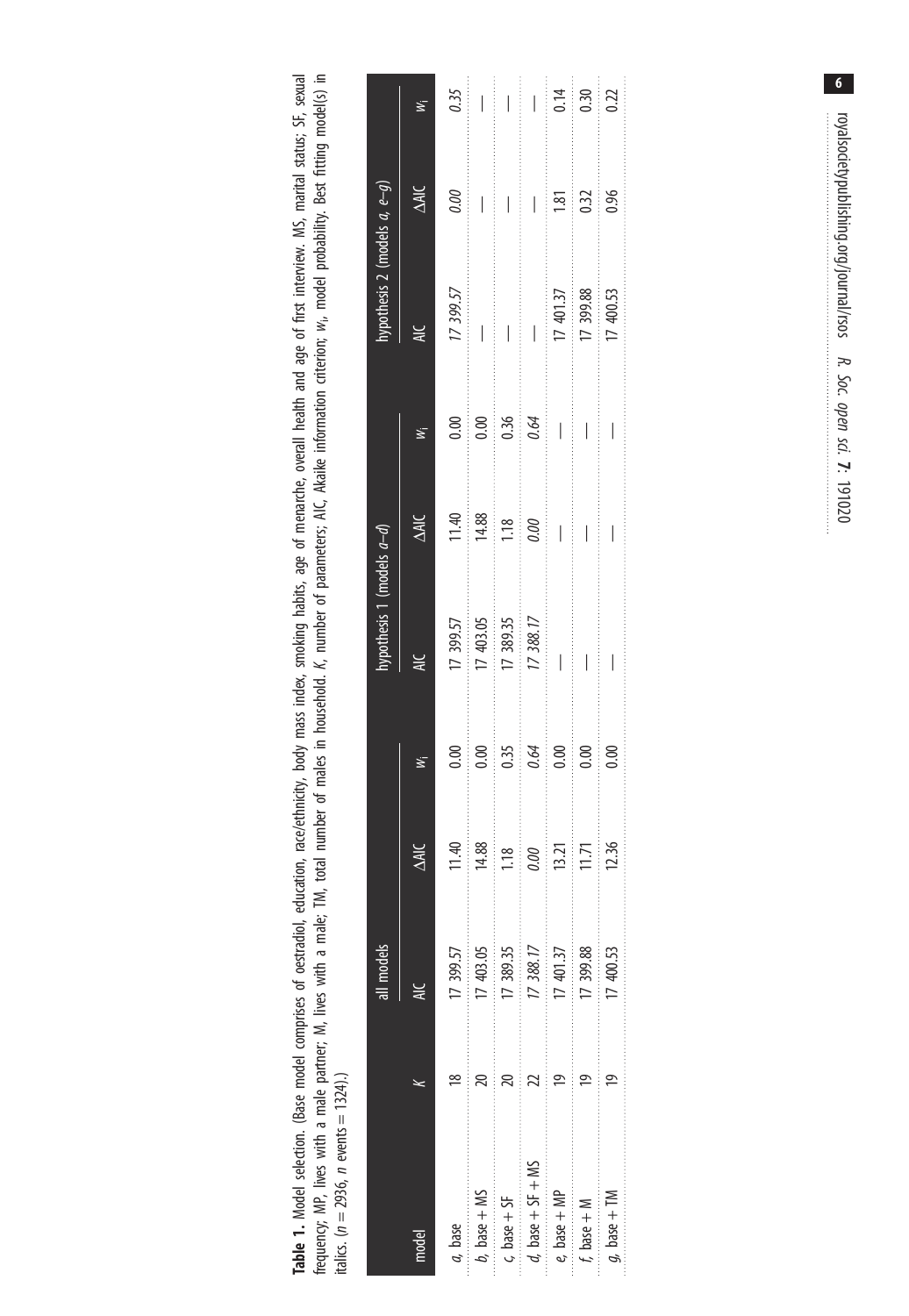#### hazard ratios

<span id="page-6-0"></span>

| sexual frequency                                     | less than monthly<br>$(n = 3024)$          | ref.                      |     |     |  |               |
|------------------------------------------------------|--------------------------------------------|---------------------------|-----|-----|--|---------------|
|                                                      | monthly<br>$(n = 3622)$                    | 0.81<br>$(0.69 - 0.95)$   |     |     |  | $0.009**$     |
|                                                      | Weekly<br>$(n = 9388)$                     | $(0.62 - 0.83)$           |     |     |  | $< 0.001$ *** |
| marital status                                       | divorced/separated/single<br>$(n = 3541)$  | ref.                      |     |     |  |               |
|                                                      | married/in a relationship<br>$(n = 12191)$ | 1.19<br>$(I.02 - I.38)$   |     |     |  | $0.024*$      |
|                                                      | widowed<br>$(n = 302)$                     | 1.09<br>$(0.80 - 1.49)$   |     |     |  | 0.586         |
| estradiol (pg/mL)                                    | $(n = 16034)$                              | 0.99<br>$(0.99 - 0.99)$   |     |     |  | $< 0.001$ *** |
| education                                            | less than high school                      | ref.                      |     |     |  |               |
|                                                      | $(n = 774)$<br>high school<br>$(n = 2506)$ | 0.94<br>$(0.70 - 1.26)$   |     |     |  | 0.673         |
|                                                      | some college/technical school              | 0.91                      |     |     |  | 0.52          |
|                                                      | $(n = 5107)$<br>college degree             | $(0.68 - 1.22)$<br>0.73   |     |     |  | $0.046*$      |
|                                                      | $(n = 3628)$<br>post-graduate education    | $(0.54 - 0.99)$<br>0.77   |     |     |  | 0.102         |
| <b>BMI</b>                                           | $(n = 4019)$<br>$(n = 16034)$              | $(0.57 - 1.05)$<br>0.99   |     |     |  | $0.004$ **    |
| race                                                 | black                                      | $(0.98 - 1.00)$<br>ref.   |     |     |  |               |
|                                                      | $(n = 4060)$<br>chinese                    | 0.96                      |     |     |  | 0.708         |
|                                                      | $(n = 1508)$<br>japanese                   | $(0, 77 - 1, 20)$<br>0.75 |     |     |  | $0.009**$     |
|                                                      | $(n = 1736)$<br>caucasian                  | $(0.60 - 0.93)$<br>0.95   |     |     |  |               |
|                                                      | $(n = 7962)$<br>hispanic                   | $(0.83 - 1.10)$<br>1.31   |     |     |  | 0.519         |
|                                                      | $(n = 768)$<br>never smoked                | $(0.94 - 1.83)$<br>ref.   |     |     |  | 0.114         |
| smoking habits                                       | $(n = 9707)$<br>ever smoked                | 1.26                      |     |     |  |               |
|                                                      | $(n = 6327)$                               | (I.I3–I.42)               |     |     |  | $< 0.001$ *** |
| parity                                               | $(n = 16034)$                              | 0.95<br>$(0.91 - 0.99)$   |     | $-$ |  | $0.023$ *     |
| age of menarche                                      | $(n = 16034)$                              | 0.97<br>$(0.94 - 1.01)$   |     | ≕   |  | 0.13          |
| overall health                                       | poor<br>$(n = 265)$                        | ref.                      |     |     |  |               |
|                                                      | fair<br>$(n = 1772)$                       | 0.90<br>$(0.60 - 1.36)$   |     |     |  | 0.62          |
|                                                      | good<br>$(n = 4926)$                       | 0.87<br>$(0.59 - 1.29)$   |     |     |  | 0.48          |
|                                                      | very good<br>$(n = 6236)$                  | 0.90<br>$(0.60 - 1.33)$   |     |     |  | 0.589         |
|                                                      | excellent<br>$(n = 2835)$                  | 0.89<br>$(0.59 - 1.35)$   |     |     |  | 0.582         |
| age at first interview                               | $(n = 16034)$                              | 0.88<br>$(0.86 - 0.90)$   | . . |     |  | $< 0.001$ *** |
| # Events: 1324; Global p-value (Log-Rank): 3.339e-97 |                                            |                           |     |     |  |               |
| A/C: 17388.17; Concordance index: 0.74               |                                            |                           |     |     |  |               |

Figure 2. Forest plot showing the hazard ratios and 95% confidence intervals from the best fitting Cox model d. A lower hazard ratio indicates a decreased risk of entering menopause.

relationship between marital status and ANM, testing an original hypothesis that sexual frequency acts as a bio-behavioural mediator between ANM and marital status, in addition to the existing hypothesis that married women enter menopause later owing to male pheromones [\[7\]](#page-8-0). To test the latter hypothesis, three measures of male–female cohabitation were used as a proxy of exposure to male pheromones, and we found no evidence to suggest that menopause timing was responsive to living with a male, and therefore possibly male pheromones. It should be noted that this hypothesis could be fundamentally flawed, as there is no conclusive evidence either that humans produce pheromones, or that they are capable of detecting them [\[64](#page-9-0)]. Nonetheless, this is, to our knowledge, the first study addressing the pheromonal hypothesis since it was originally proposed, and while male household presence is merely a proxy of pheromones—and it may be that the hypothesis is moot owing to the absence of evidence for human pheromones—it is an indication that the relationship between marital status and ANM is not capturing the effect of male pheromones on the menstrual cycle.

This study did not replicate findings from previous research that married women enter menopause later. In fact, following complete adjustment, the converse was found, with women who were married or in a relationship having an increased risk of entering menopause compared to divorced, separated and single women. Conflicting results regarding marital status' effect on ANM have been found elsewhere (e.g. [[65\]](#page-9-0)), and one reason for this may be the way in which the researcher chooses to code the variable. In this analysis, romantic partnerships that may not have been acknowledged in previous studies owing to having not been formalized by a marriage ceremony (e.g. cohabiting but unmarried) were taken into account. In addition, some prior studies have not included marital status as timevariant and dichotomized the variable as 'ever married' or 'never married' (e.g. [[66\]](#page-9-0)). Hence, the responsive way in which this study coded marital status may account for the difference in results.

Another reason for this difference may be the cultural setting of previous studies. For example, research originating from Iran found that ever married women experience a later menopause than those who never married [\[8](#page-8-0)]. However, in the case of Iran where dowry is still common practice, it means marriage is contingent upon family wealth [\[67](#page-9-0)]. Therefore, the effect of marital status on ANM would be confounded by a woman's socioeconomic position, which itself would relate to other aspects of her health and life history that have been associated with menopause timing—such as BMI and age of menarche—therefore resulting in a significant difference in ANM between those who have and have not been married. Within Iran, sex outside of marriage is prohibited both legally and socially, meaning marital status would be highly correlated with sexual behaviour [\[68](#page-9-0)]. Hence, it may be that previous

royalsocietypublishing.org/journal/rsos

royalsocietypublishing.org/journal/rsos

R. Soc. opensci.

7: 191020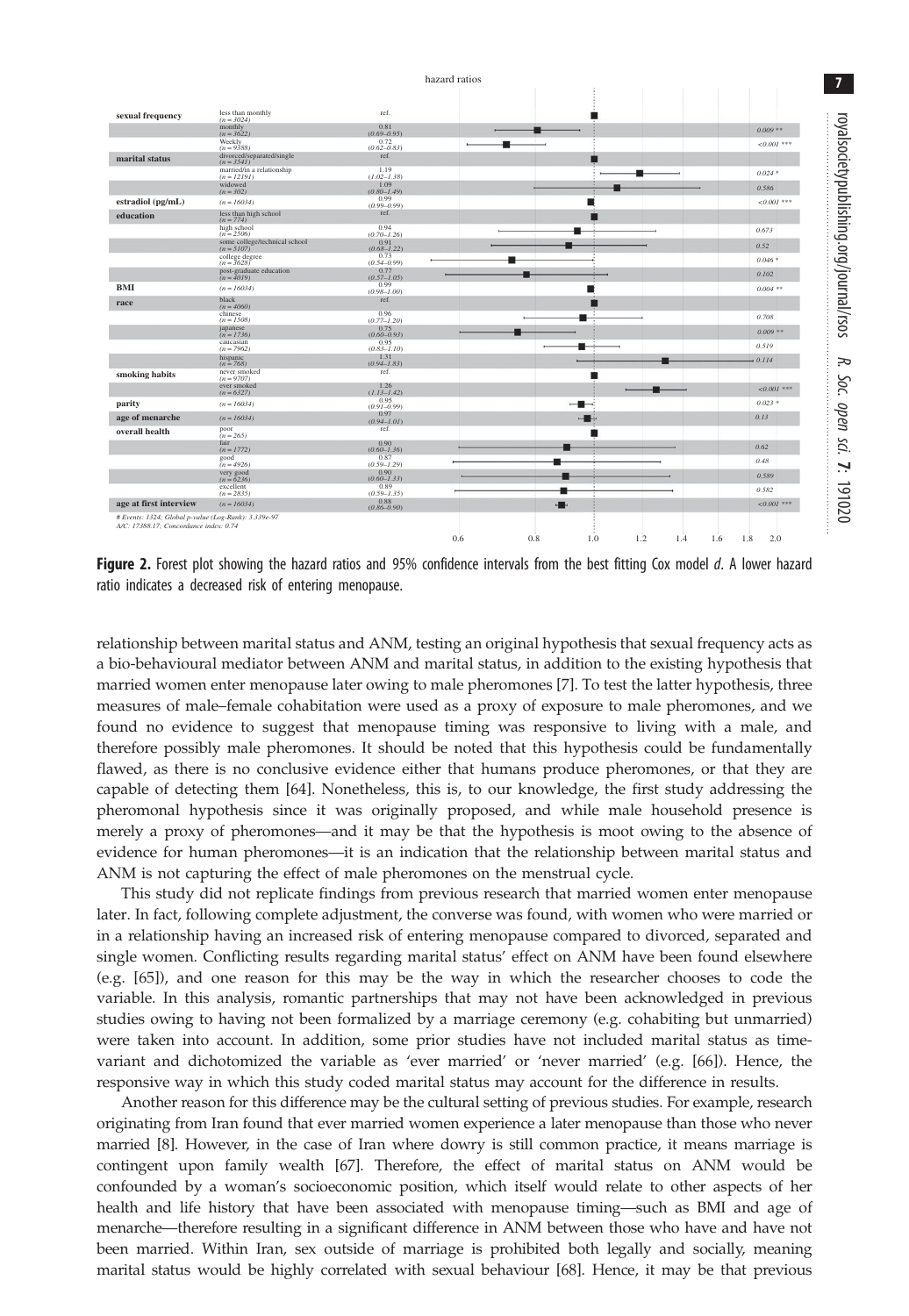studies identifying married women enter menopause later are simply capturing the effect of health and lifestyle patterns that themselves associate with both marital status and menopause timing, rather than demonstrating that marital status itself is a cross-cultural correlate of ANM. Future research should aim to address the cultural setting in which the data were collected when interpreting the results.

Evidence supporting the notion that ANM associated with sexual frequency during the pre- and perimenopause was found. Even following complete adjustment, results still indicated that women who engage in sexual activity weekly or monthly have a lower risk of entering menopause relative to those who report having some form of sex less than monthly. If we interpret these results from a fitnessmaximizing framework, it may be the physical cues of sex signal to the body that there is a possibility of becoming pregnant, and therefore an adaptive trade-off may occur between continued energetic investment in ovulation and reproductive cessation. During ovulation, the woman's immune function is impaired making the body more susceptible to disease [[28,](#page-8-0)[29\]](#page-9-0). Hence, if a pregnancy is unlikely owing to a lack of sexual activity, then it would not be beneficial to allocate energy to a costly process, especially if there is the option to invest resources into existing kin [\[30,31](#page-9-0)]. The idea that women cease fertility in order to invest in kin is known as the Grandmother Hypothesis, which predicts that the menopause originally evolved in humans to reduce reproductive conflict between different generations of females, and allow women to increase their inclusive fitness through investing in their grandchildren [[30,69,70](#page-9-0)]. It may be costly for a woman to cease ovulatory function if the chances of her becoming pregnant are still high. In other words, if she is still able to increase her direct fitness, then it may be better to maintain the function of her menstrual cycle for slightly longer.

It should be noted that there may be a bidirectional relationship between the physical condition of the woman when approaching the menopause and sexual engagement. As oestrogen levels decline, women are more likely to experience vaginal dryness and discomfort, making them less inclined to engage in sex [\[71](#page-9-0)]. This study has attempted to control for this factor through adjusting for both oestradiol levels and the woman's self-perceived overall health, with the association between sexual frequency and ANM still persisting following this adjustment. This suggests that—even when controlling for the complicated relationship between health, hormonal fluctuations and desire for sex—the menopause may be somewhat facultative in response to sexual behaviour, rather than being solely the result of a physiological constraint (e.g. degrading oocyte quality).

# 5. Conclusion

This paper demonstrates that sexual frequency is associated with ANM and is also, to our knowledge, the first formal test of the hypothesis that male pheromones have an influence over ANM. While only a proxy of male pheromones was used, no association between male cohabitation and menopause timing was found, indicating that male–female cohabitation is not the driving force behind the relationship between marital status and menopause timing and that pheromones probably do not influence ANM. We did not replicate the findings from previous research showing that simply being married is associated with a later ANM, most likely owing to the variable cultural and temporal settings of previous studies. However, we did demonstrate that increased sexual frequency during the pre- and peri-menopause decreased the risk of experiencing menopause. While causation cannot be conclusively inferred, we hypothesize that this relationship is the result of an adaptive trade-off relative to the likelihood of pregnancy when approaching the menopause. Of course, the menopause is an inevitability for women, and there is no behavioural intervention that will prevent reproductive cessation; nonetheless, these results are an initial indication that menopause timing may be adaptive in response to sexual behaviour.

Ethics. Institutional Review Board approval at each site was obtained, and all women provided written consent. Data accessibility. The data used in this study are publicly available at: [https://www.icpsr.umich.edu/icpsrweb/ICPSR/](https://www.icpsr.umich.edu/icpsrweb/ICPSR/series/00253) [series/00253.](https://www.icpsr.umich.edu/icpsrweb/ICPSR/series/00253) Code used to conduct analyses has been uploaded as part of the electronic supplementary material. Authors' contributions. M.A. and R.M. designed the study. M.A. conducted the analysis and wrote the manuscript. R.M. reviewed and revised multiple drafts of the manuscript.

Competing interests. We declare we have no competing interests.

Funding. M.A. is funded by the ESRC-BBSRC Soc-B Centre for Doctoral Training (grant no. ES/P000347/1). The Study of Women's Health Across the Nation (SWAN) has grant support from the National Institutes of Health (NIH), DHHS, through the National Institute on Aging (NIA), the National Institute of Nursing Research (NINR) and the NIH Office of Research on Women's Health (ORWH) (grant nos. U01NR004061; U01AG012505, U01AG012535, U01AG012531, U01AG012539, U01AG012546, U01AG012553, U01AG012554, U01AG012495). The content of this article is solely the responsibility of the authors and does not necessarily represent the official views of the NIA, NINR, ORWH or the NIH.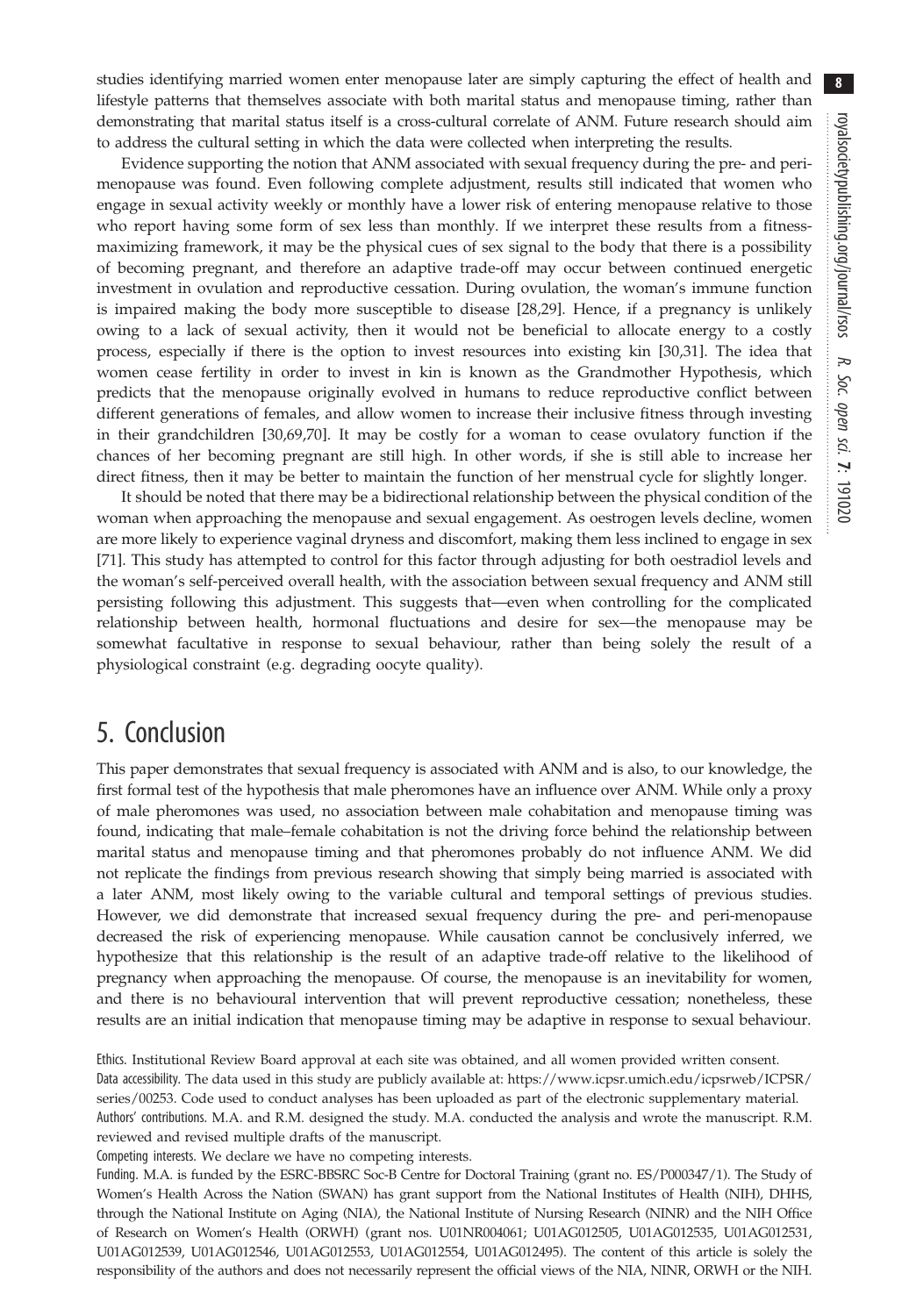<span id="page-8-0"></span>Acknowledgements. We thank E. Emmott, S. Jivraj, L. Kretschmer, M. Dyble, G. D. Salali, and H. Zhang for helpful feedback at various stages of the preparation of this manuscript, in addition to two anonymous reviewers for their valuable comments. The authors are grateful to the study stuff at each site and all the women who participated in SWAN. Clinical Centres: University of Michigan, Ann Arbor—Siobán Harlow, PI 2011–present, Mary Fran Sowers, PI 1994– 2011; Massachusetts General Hospital, Boston, MA—Joel Finkelstein, PI 1999–present; Robert Neer, PI 1994–1999; Rush University, Rush University Medical Center, Chicago, IL—Howard Kravitz, PI 2009–present; Lynda Powell, PI 1994–2009; University of California, Davis/Kaiser—Ellen Gold, PI; University of California, Los Angeles—Gail Greendale, PI; Albert Einstein College of Medicine, Bronx, NY—Carol Derby, PI 2011–present, Rachel Wildman, PI 2010–2011; Nanette Santoro, PI 2004–2010; University of Medicine and Dentistry—New Jersey Medical School, Newark—Gerson Weiss, PI 1994–2004; and the University of Pittsburgh, Pittsburgh, PA—Karen Matthews, PI. NIH Program Office: National Institute on Aging, Bethesda, MD—Chanda Dutta 2016–present; Winifred Rossi 2012–2016; Sherry Sherman 1994–2012; Marcia Ory 1994–2001; National Institute of Nursing Research, Bethesda, MD—Program Officers. Central Laboratory: University of Michigan, Ann Arbor—Daniel McConnell (Central Ligand Assay Satellite Services). Coordinating Centre: University of Pittsburgh, Pittsburgh, PA-Maria Mori Brooks, PI 2012-present; Kim Sutton-Tyrrell, PI 2001–2012; New England Research Institutes, Watertown, MA—Sonja McKinlay, PI 1995–2001. Steering Committee: Susan Johnson, Current Chair, Chris Gallagher, Former Chair.

# References

- 1. Laisk T et al. 2019 Demographic and evolutionary trends in ovarian function and aging. Hum. Reprod. 25, 34–50.
- 2. de Bruin JP, Bovenhuis H, van Noord PAH, Pearson PL, van Arendonk JAM, Veldt ERT, Kuurman WW, Dorland M. 2001 The role of genetic factors in age at natural menopause. Hum. Reprod. 16, 2014–2018. ([doi:10.1093/humrep/16.9.2014\)](http://dx.doi.org/10.1093/humrep/16.9.2014)
- 3. Mishra GD, Cooper R, Tom SE, Kuh D. 2009 Early life circumstances and their impact on menarche and menopause. Womens Health 5, 175–190. ([doi:10.2217/17455057.5.2.175\)](http://dx.doi.org/10.2217/17455057.5.2.175)
- 4. Wallace WH. B., Kelsey TW. 2010 Human ovarian reserve from conception to the menopause. PLoS ONE 5, e8772. ([doi:10.1371/](http://dx.doi.org/10.1371/journal.pone.0008772) [journal.pone.0008772\)](http://dx.doi.org/10.1371/journal.pone.0008772)
- 5. Baker TG. 1963 A quantitative and cytological study of germ cells in human ovaries. Proc. R. Soc. Lond. B 158, 417-433. ([doi:10.](http://dx.doi.org/10.1098/rspb.1963.0055) [1098/rspb.1963.0055\)](http://dx.doi.org/10.1098/rspb.1963.0055)
- Faddy MJ, Gosden RG, Gougeon A, Richardson SJ, Nelson JF. 1992 Accelerated disappearance of ovarian follicles in mid-life: implications for forecasting the menopause. Hum. Reprod. 7, 1342–1346. [\(doi:10.1093/oxfordjournals.](http://dx.doi.org/10.1093/oxfordjournals.humrep.a137570) [humrep.a137570\)](http://dx.doi.org/10.1093/oxfordjournals.humrep.a137570)
- 7. Sievert LL, Waddle D, Canali K. 2001 Marital status and age at natural menopause: considering pheromonal influence. Am. J. Hum. Biol. 13, 479–485. [\(doi:10.1002/ajhb.1079\)](http://dx.doi.org/10.1002/ajhb.1079)
- 8. Ayatollahi SM, Ghaem H, Ayatollahi SA. 2005 Sociodemographic factors and age at natural menopause in Shiraz, Islamic Republic of Iran. East Mediterr Health J. 11, 146–154.
- 9. Özdemir O, Çöl M. 2004 The age at menopause and associated factors at the health center area in Ankara, Turkey. Maturitas 49, 211–219. ([doi:10.1016/j.maturitas.2004.01.013\)](http://dx.doi.org/10.1016/j.maturitas.2004.01.013)
- 10. Li L et al. 2012 Factors associated with the age of natural menopause and menopausal symptoms in Chinese women. Maturitas 73, 354–360. ([doi:10.1016/j.maturitas.2012.09.008](http://dx.doi.org/10.1016/j.maturitas.2012.09.008))
- 11. Parazzini F. 2007 Determinants of age at menopause in women attending menopause clinics in Italy. Maturitas 56, 280-287. [\(doi:10.](http://dx.doi.org/10.1016/j.maturitas.2006.09.003) [1016/j.maturitas.2006.09.003\)](http://dx.doi.org/10.1016/j.maturitas.2006.09.003)
- 12. Gold EB, Bromberger J, Crawford S, Samuels S, Greendale GA, Harlow SD, Skurnick J. 2001 Factors associated with age at natural menopause in a multiethnic sample of midlife women. Am. J. Epidemiol. 153, 865–874. ([doi:10.1093/aje/153.9.865\)](http://dx.doi.org/10.1093/aje/153.9.865)
- 13. Gold EB, Sternfeld B, Kelsey JL, Brown C, Mouton C, Reame N, Salamone L, Stellato R. 2000 Relation of demographic and lifestyle factors to symptoms in a multi-racial/ethnic population of women 40–55 years of age. Am. J. Epidemiol. 152, 463–473. [\(doi:10.1093/](http://dx.doi.org/10.1093/aje/152.5.463) [aje/152.5.463](http://dx.doi.org/10.1093/aje/152.5.463))
- 14. Sapre S, Thakur R. 2014 Lifestyle and dietary factors determine age at natural menopause. J. Midl. Health 5, 3–5. ([doi:10.4103/0976-7800.](http://dx.doi.org/10.4103/0976-7800.127779) [127779\)](http://dx.doi.org/10.4103/0976-7800.127779)
- 15. Nagel G, Altenburg HP, Nieters A, Boffetta P, Linseisen J. 2005 Reproductive and dietary determinants of the age at menopause in EPIC-Heidelberg. Maturitas 52, 337–347. [\(doi:10.](http://dx.doi.org/10.1016/j.maturitis.2005.05.013) [1016/j.maturitis.2005.05.013\)](http://dx.doi.org/10.1016/j.maturitis.2005.05.013)
- 16. Tao X, Jiang A, Yin L, Li Y, Tao F, Hu H. 2015 Body mass index and age at natural menopause: a meta-analysis. Menopause 22, 469–474. [\(doi:10.1097/GME.](http://dx.doi.org/10.1097/GME.0000000000000324) [0000000000000324\)](http://dx.doi.org/10.1097/GME.0000000000000324)
- 17. Bjelland EK, Hofvind S, Byberg L, Eskild A. 2018 The relation of age at menarche with age at natural menopause: a population study of 336,788 women in Norway. Hum. Reprod. 33, 1149–1157. [\(doi:10.1093/humrep/](http://dx.doi.org/10.1093/humrep/dey078) [dey078](http://dx.doi.org/10.1093/humrep/dey078))
- 18. McKnight KK, Wellons MF, Sites CK, Roth DL, Szychowski JM, Halanych JH, Cushman M, Safford MM. 2011 Racial and regional differences in age at menopause in the United States: findings from the reasons for geographic and racial differences in stroke (REGARDS) study. Am. J. Obstetr. Gynecol. 204, 353.e351–353.e358. [\(doi:10.1016/](http://dx.doi.org/10.1016/j.ajog.2011.05.014) [j.ajog.2011.05.014\)](http://dx.doi.org/10.1016/j.ajog.2011.05.014)
- 19. Wang M et al. 2018 Age at natural menopause and associated factors in adult women: findings from the China Kadoorie Biobank study in Zhejiang rural area. PLoS ONE 13, e0195658. ([doi:10.1371/journal.pone.0195658](http://dx.doi.org/10.1371/journal.pone.0195658))
- 20. Ruth KS, Perry JR. B., Henley WE, Melzer D, Weedon MN, Murray A. 2016 Events in early life are associated with female reproductive ageing: a UK Biobank Study. Sci. Rep. 6, 24710. ([doi:10.](http://dx.doi.org/10.1038/srep24710) [1038/srep24710](http://dx.doi.org/10.1038/srep24710))
- 21. Ahuja M. 2016 Age of menopause and determinants of menopause age: a PAN India Survey by IMS. J. Midl. Health 7, 126-131. [\(doi:10.4103/0976-7800.191012](http://dx.doi.org/10.4103/0976-7800.191012))
- 22. OlaOlorun F, Lawoyin T. 2009 Age at menopause and factors associated with attainment of menopause in an urban community in Ibadan, Nigeria. Climacteric 12, 352–363. ([doi:10.1080/](http://dx.doi.org/10.1080/13697130802521282) [13697130802521282](http://dx.doi.org/10.1080/13697130802521282))
- 23. Shadyab AH, Macera CA, Shaffer RA, Jain S, Gallo LC, Gass ML, Waring ME, Stefanick ML, LaCroix AZ. 2017 Ages at menarche and menopause and reproductive lifespan as predictors of exceptional longevity in women: the Women's Health Initiative. Menopause 24, 35–44. ([doi:10.1097/GME.](http://dx.doi.org/10.1097/GME.0000000000000710) [0000000000000710\)](http://dx.doi.org/10.1097/GME.0000000000000710)
- 24. Cutler WB, Preti G, Garcia CR, Huggins GR, Lawley HJ. 1986 Human axillary secretions influence women's menstrual cycles: the role of donor extract of females. Horm. Behav. 20. 474–482. ([doi:10.1016/0018-506X\(86\)90008-5\)](http://dx.doi.org/10.1016/0018-506X(86)90008-5)
- 25. Whelan EA, Sandler DP, Mcconnaughey DR, Weinberg CR. 1990 Menstrual and reproductive characteristics and age at natural menopause. Am. J. Epidemiol. 131, 625–632. [\(doi:10.1093/](http://dx.doi.org/10.1093/oxfordjournals.aje.a115546) [oxfordjournals.aje.a115546](http://dx.doi.org/10.1093/oxfordjournals.aje.a115546))
- 26. Addis IB, Van den Eeden SK, Wassel-Fyr CL, Vittinghoff E, Brown JS, Thom DH. 2006 Sexual activity and function in middle-aged and older women. Obstet. Gynecol. 107, 755–764. [\(doi:10.1097/01.AOG.0000202398.27428.e2\)](http://dx.doi.org/10.1097/01.AOG.0000202398.27428.e2)
- 27. Flynn T-J, Gow AJ. 2015 Examining associations between sexual behaviours and quality of life in older adults. Age Ageing 44, 823–828. ([doi:10.](http://dx.doi.org/10.1093/ageing/afv083) [1093/ageing/afv083\)](http://dx.doi.org/10.1093/ageing/afv083)
- 28. Lorenz TK, Heiman JR, Demas GE. 2018 Interactions among sexual activity, menstrual cycle, and immune function in healthy women. J. Sex Res. 55, 1087–1095. ([doi:10.1080/](http://dx.doi.org/10.1080/00224499.2017.1394961) [00224499.2017.1394961\)](http://dx.doi.org/10.1080/00224499.2017.1394961)